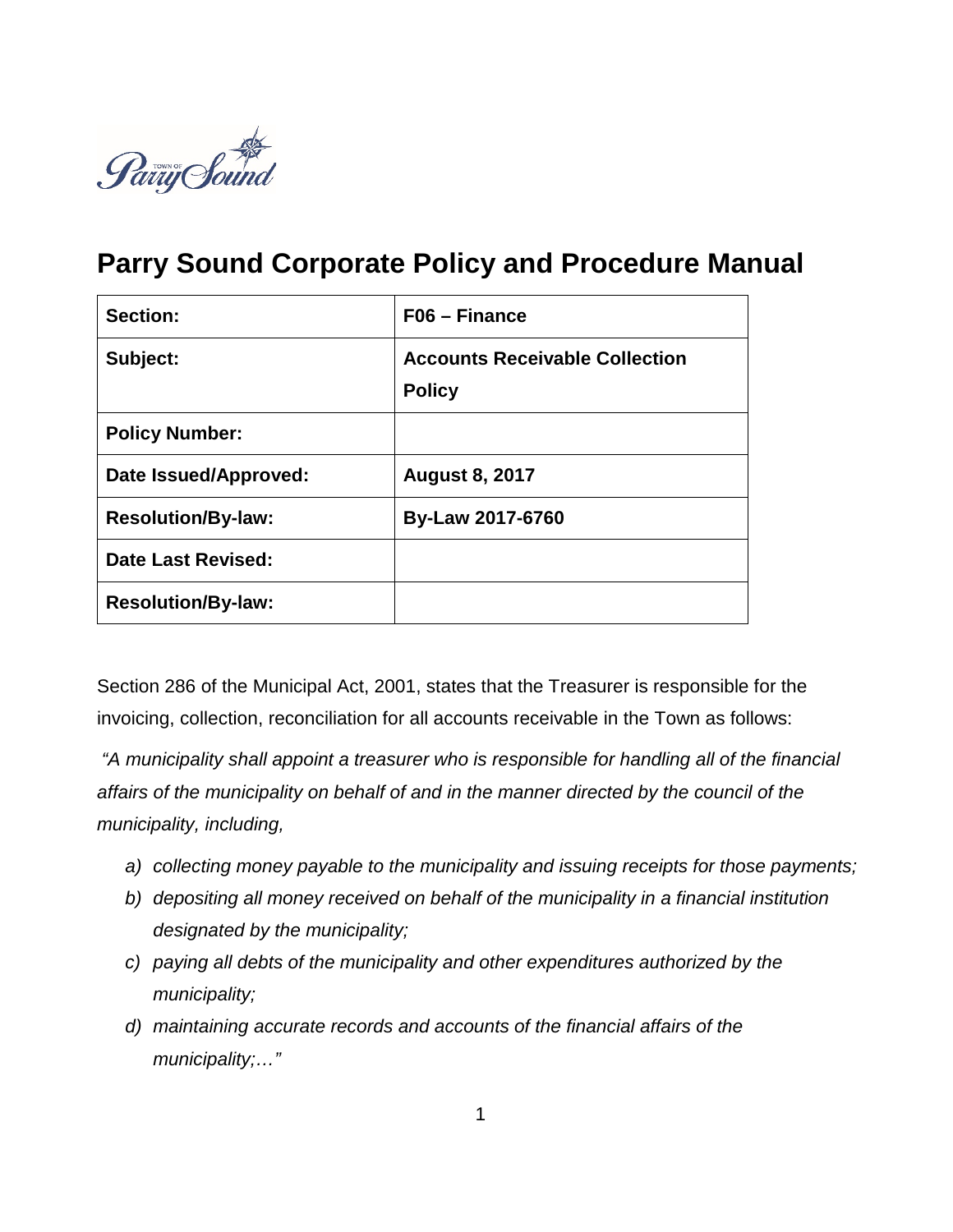Use of the terms Treasurer and Director of Finance and POA Court Services are interchangeable for the purposes of this policy.

In order to ensure that these responsibilities are carried out appropriately, all accounts receivable (assets) are to be managed by the Finance Department to ensure timely and accurate recognition of these assets.

# **Purpose:**

The purpose of this policy is to establish the responsibilities, internal controls, authorizations and procedures for the accurate and timely preparation of customer invoices for goods and services rendered by the Town of Parry Sound and the management of the accounts receivable created by these invoices including the authority to write-off uncollectible accounts.

This policy does not include property taxes, water and wastewater services or Provincial Offences Fines which are subject to separate policies and/or legislation.

# **Procedure:**

### **Invoicing and Collections**

- 1. The Finance Department is responsible for issuing all invoices, managing accounts receivable and collections management.
- 2. Other departments shall provide the finance department with the relevant information for which to make an invoice. An exception to this is the Charles W. Stockey Centre ticket sales.

#### **Terms**

- 3. All invoices will be issued with terms of net 30 days.
- 4. Unpaid invoices will be subject to a late payment charge of 1.25% simple interest (15% per annum) to be calculated based upon the balance owing after 30 days.
- 5. Invoices sent to senior levels of government will not be subject to interest.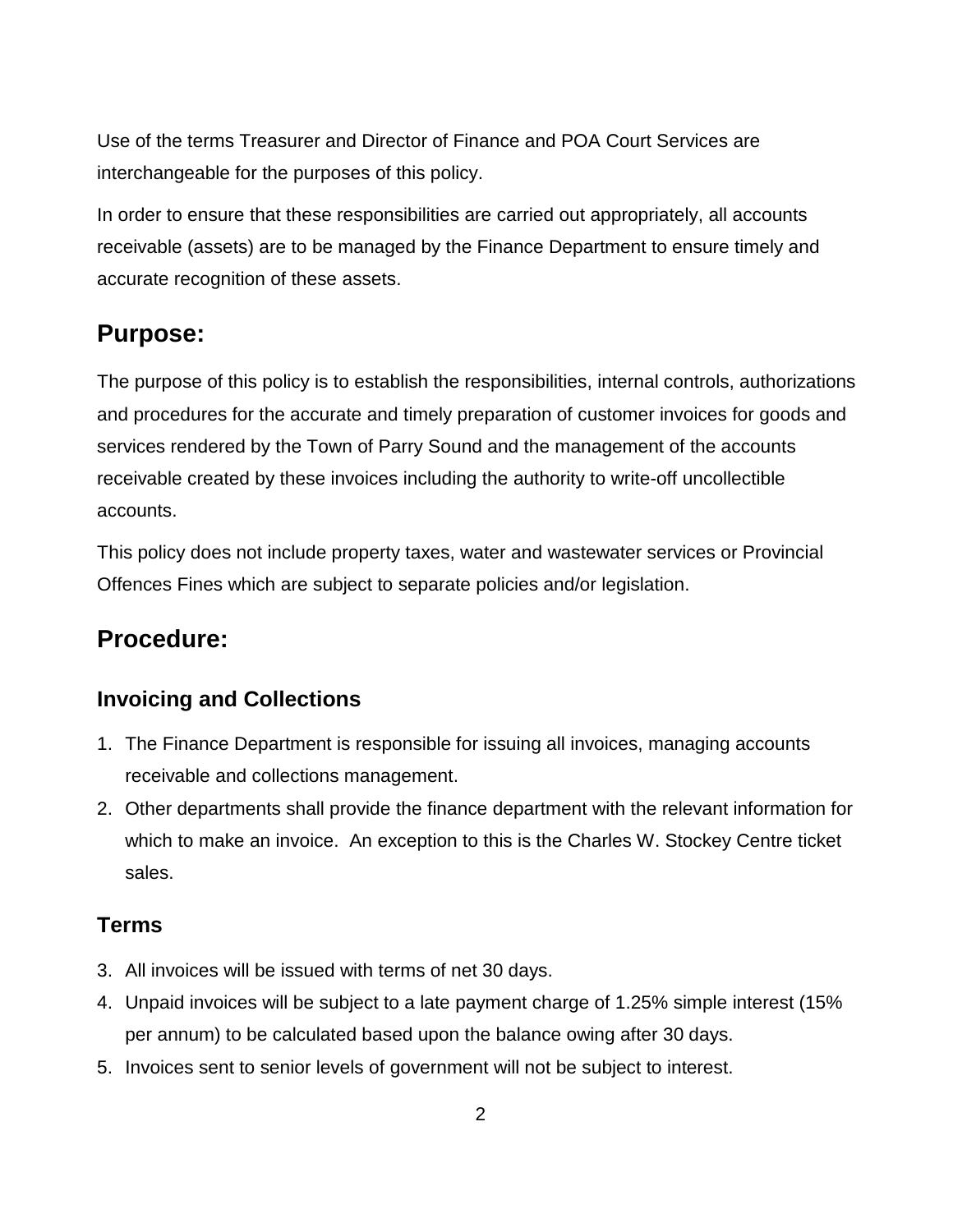#### **Management of Accounts Receivable**

- 6. The Tax/Receivables Clerk shall send
	- a) Statements on a monthly basis indicating the amount owning on each account.
	- b) On the first day of the month following the first notice, a second notice shall be sent out to those accounts who are still in arrears. This notice shall inform them that they are 30 days past due and must make arrangements to have the account brought up to date.
	- c) If after 90 days of the first notice the account remains unpaid or no arrangements have been made on these accounts, a final notice will be sent stating that their account will be sent to our collection agent if payment or payments are not made by the last day of the month this notice is sent.
	- d) After 120 days past due accounts will be given to Revenue & Taxation Supervisor to review and decide which accounts will be sent to collections.
- 7. The Revenue and Taxation Supervisor may approve payment arrangements to allow for the outstanding portion to be collected. This arrangement may exceed 12 months.
- 8. Relief shall not be given for penalty and interest on arrears except in the following circumstances:
	- a) A 1-2 day grace period to allow for delivery of mail or payments made at the bank before the due date but not delivered to the Town until after the due date
	- b) On rare occasions where there has been a death or extreme health problems during the due date period, at the approval of the Director of Finance and POA Court **Services**
	- c) In the event the calculation of interest/penalty has been made in error by the Town.
- 9. Where possible, overdue accounts receivable may be transferred to taxes in accordance with the Municipal Act, 2001 s.398 (2)

#### **Returned Payments**

10.Payments returned by the bank will result in the customer being re-invoiced along with an NSF charge as established by the Town's Fees By-law.